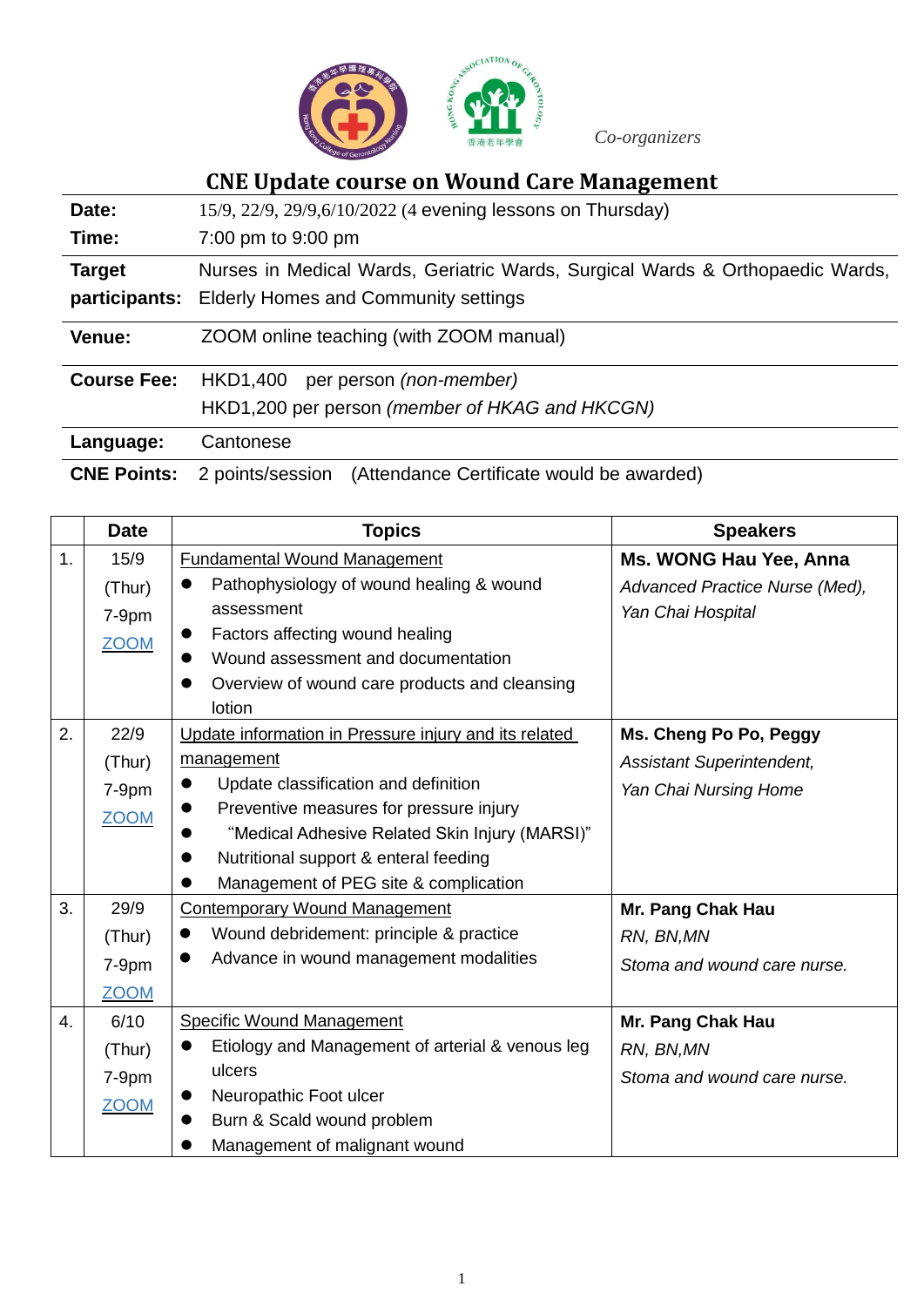# **Speakers profile:**

### **Ms. Wong Hau Yee Anna**

*Advanced Practice Nurse (MED), Yan Chai Hospital*

Ms. Anna Wong is a Nurse Specialist in Yan Chai Hospital (Department of Medicine) as well as a fellow member of Hong Kong of Gerontology Nursing since 2013. Also got the Master Nursing Studies of Leadership in Clinical Health Care. I have working in Geriatric setting almost 30 years and also participating in Pressure Injury Prevention and Fall Prevention Committee as a member. In addition, I am a Nursing Specialty Mentor for PRCC in Geriatric and Long Term Care for nurse and also participate in CQI program for wound care in Yan Chai Hospital.

### **Ms. Cheng Po Po Peggy**

#### **Nurse Consultant, Gerontology, Yan Chai Hospital**

Ms. Peggy CHENG is a registered nurse in general nursing, she started her nursing career in Geriatric specialty since graduation in 1987. In 1995, she was posted to Yan Chai Hospital as Nurse Specialist (Geriatrics) and appointed as Ward Manager in Department of Medicine in 2008. She was appointed as Nurse Consultant (Gerontology) in Yan Chai Hospital under Kowloon West Cluster in 2013. From 2012 onwards, she was designated as the Honorary Secretary of Hong Kong College of Gerontology Nursing. She has special interest in the clinical service related to "End of Life Care" and "Dementia Care".

#### **Mr. Pang Chak Hau**

*, RN, BN,MN Stoma and wound care nurse.*

Mr PANG Chak-hau is a registered nurse in general nursing and certified Enterostomal Therapist. He had been appointed Nurse Specialist in stoma care in Yan Chai Hospital since 1996 and had actively participated in the promotion and development of specialty nurse especially in stoma and wound care. In 2011, he is appointed as the Nurse Consultant (Wound Care) in Yan Chai Hospital. He is now the Chairman of Hong Kong Enterostomal Therapist Association and Honorary advisor of Hong Kong Stoma Association. Other than local nursing professionals, he is also serving in the Educational committee of World Council of Enterostomal Therapist and participated in the development of international guidelines in pressure ulcer. He had also played an active role in the training and development of ET nurses in Greater China. His clinical areas of interest are in the management of Pressure Ulcers, Leg ulcers as well as the quality of life of ostomates.

# **Zoom manual, login ID & password will be delivered via email on Friday in advance one week before the lessons.**